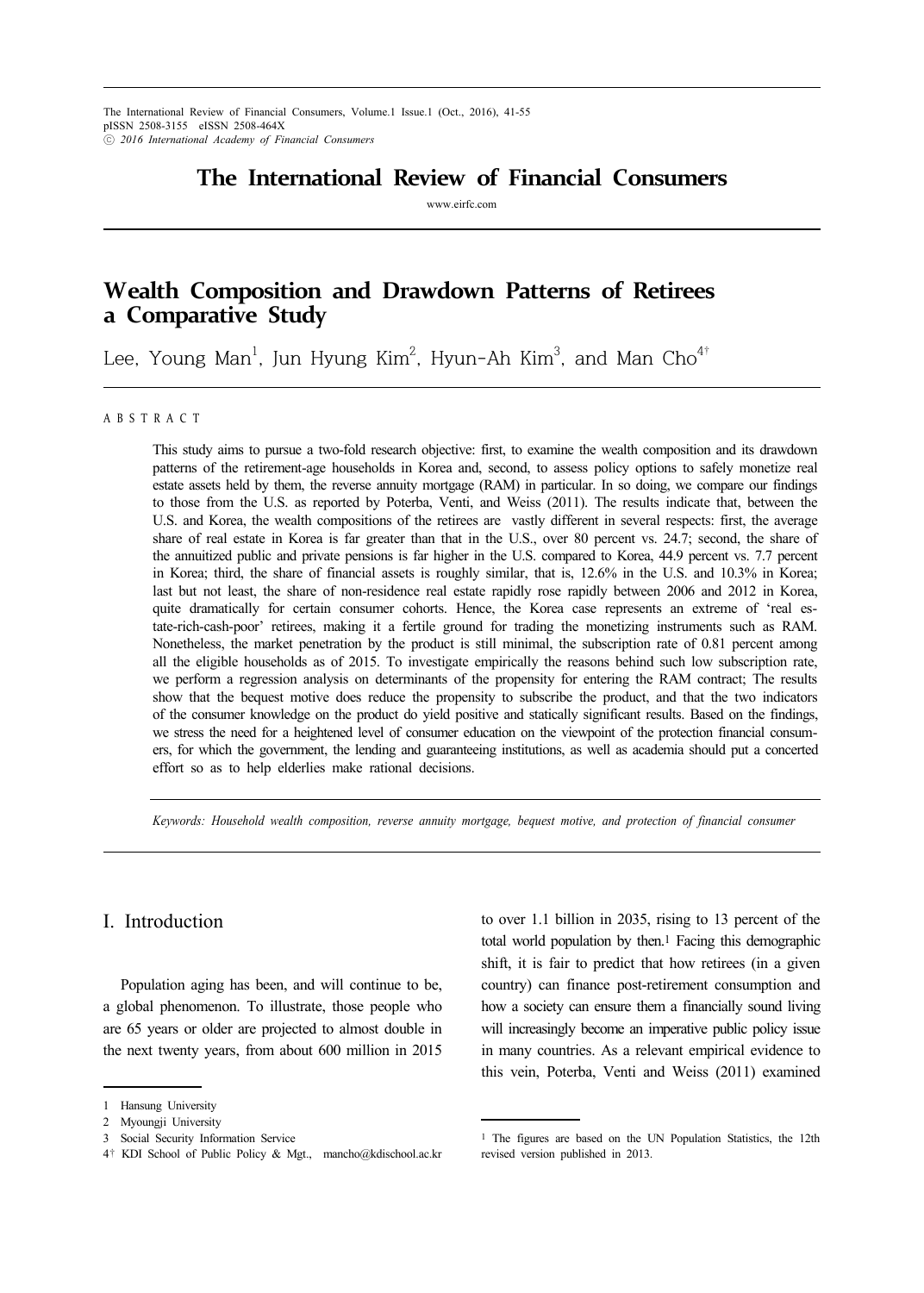wealth compositions of those households in the U.S. who are at the starting points of retirement, and tracked their wealth drawdown patterns as the aging progresses by using a household panel data set. Among others, they report that, while those retirement-age households (i.e., those households being headed by 65~69 years old persons) tend to have a fairly significant portion of their wealth in the form of home equity, they tend NOT to monetize that in the early stage but rather to use that as a hedge against the longevity risk and a shock in medical expense in later stage of retirement.

This study replicates and extends Poterba et al. based on a similar household panel data set from Korea, first, by documenting the wealth composition and its drawdown patterns of the retirement-age households in Korea and, second, by examining policy options to safely monetize housing and other real estate assets held by them. One key attribute of the analyses done by Poterba et al. is to annuitize the pensions, both public and private: that is, they compute the expected present values of remaining pension payments for each household and include them as parts of household wealth. We follow the same practice by computing the discounted present values of the pensions by using the Korean Longitudinal Study of Aging (KLoSA) data covering from 2006 to 2012, and treat them as a wealth component along with several others (e.g., primary residence, non-residence real estate, financial asset, among others). In the Korean case, the retirement-age households are defined as those whose heads are in the 60~64 year old and 65~69 year old age cohorts; household types are categorized into several different groups - single-person households, married couples (two-person), and others; and, the wealth compositions in the beginning year as well as the transitions over the sample period (2006 to 2012) are examined. In addition, we assess the role of reverse annuity mortgage (RAM) as a welfare-enhancing monetizing mechanism for home equity; And, in so doing, we examine how effective the product has been in serving the retirement-age households and what consumer protection issues have emerged out of the Korean experience.

Our results indicate that, between the U.S. and Korea, the wealth compositions of the retirees are vastly different in several respects. First and foremost, the share of real estate in Korea is far greater than that in the U.S.: while housing and other real estate take 25.9 percent on the average in the U.S., as reported by Poterba et al., in Korea primary residence alone amounts to 45.5 percent

and non-residence real estate gets another 35.2 percent, making the average share of total real estate over 80 percent. This real estate centric wealth portfolio in Korea is not limited to specific asset strata but fairly uniform across all asset deciles examined. Second, the share of the annuitized public and private pensions is far higher in the U.S. compared to Korea: the total share of public and private pensions takes 44.9 percent in the U.S., while it makes only 7.7 percent in Korea. Third, the share of financial assets is roughly similar, that is, 12.6% in the U.S. and 10.3% in Korea. Last but not least, in the Korean case, the share of non-residence real estate rapidly rose between 2006 and 2012, e.g., the average annual compounded growth rate of 27.7 percent for married couples. The result indicates that investment behavior of the retirees in Korea has been tilting toward non-residence real estate (e.g., retail stores, rental properties to lease), possibly in search of income supplements from cashflow-generating real assets.

In sum, the Korean case represents an extreme of 'real estate-rich-cash-poor' retirees, due in large part to the less well-developed pension system and the real estate centric investment behavior, making it a fertile ground for trading the monetizing instruments such as RAM. Besides the real estate concentric wealth composition, there is another pressing need to monetize real estate in Korea. That is, the traditional asset-based welfare system for retirees is rapidly changing in recent years. Like other East Asian countries,<sup>2</sup> Korea has relied on the intra-family support system, which works as: when parents work and earn labor income, they heavily invest in education of their children; after retirement, children (usually the eldest sons) support the parents by living together; and, after parents' passing, the house is inherited to the children who lived with them. However, the system is in a rapid transition, and an increasing number of retirees do not reside with their children and support themselves financially and socially. As it is a general belief, the apartment-based housing structure (the high-rise condominiums including small single-floor flats) is one of the reasons behind this transition.

Not surprisingly, the subscription of the RAM product in Korea is on a rise in recent years, from 515 in 2007

<sup>2</sup> This type of support system is also prevalent in Japan and China, although it is shifting in those countries as well (Yamada (2006), Yin (2010)).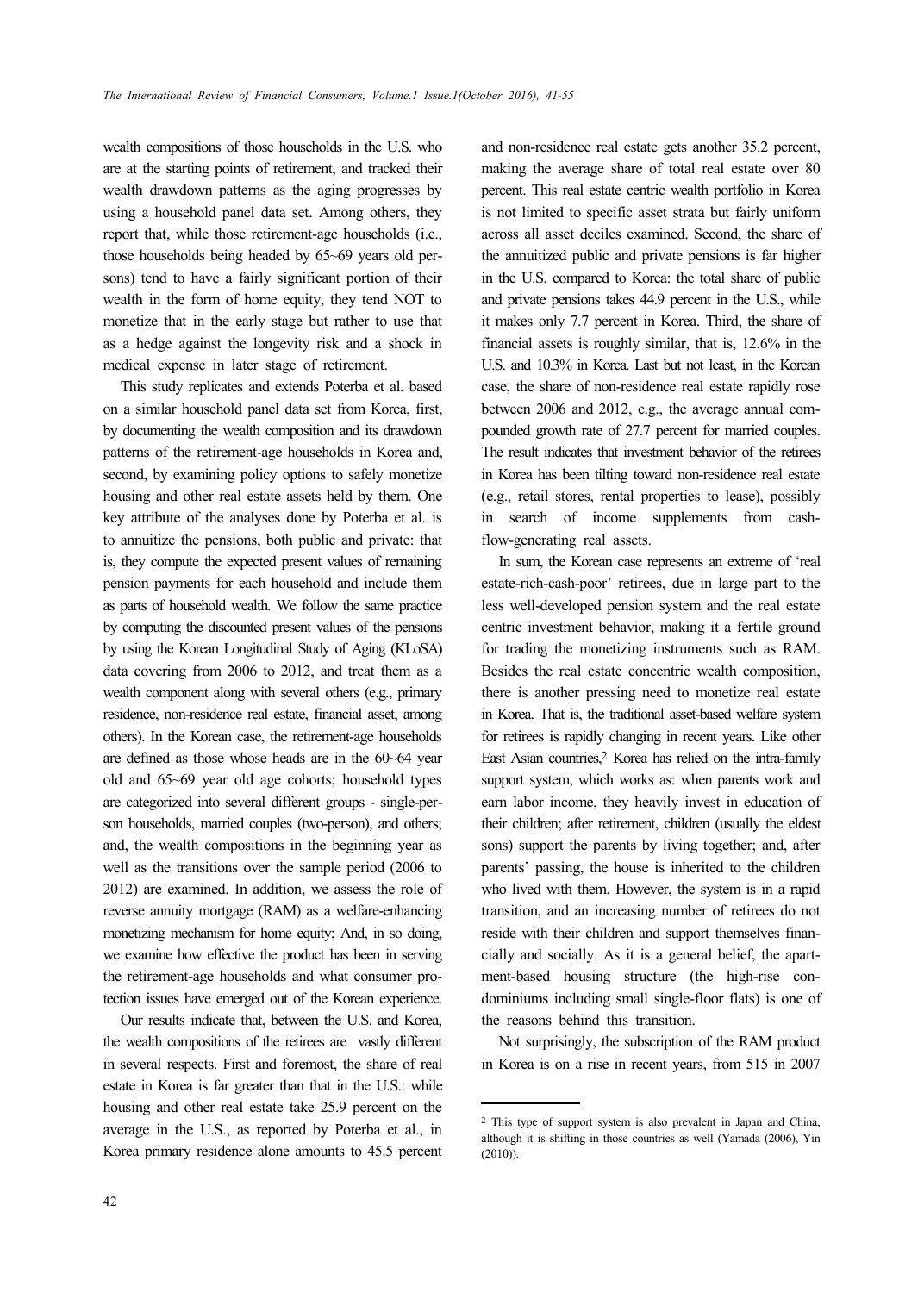

Data source: UN Population Statistics,  $12<sup>th</sup>$  Revision (2013)

**Figure 1.**

to 26,928 as of February 2016. Yet, its market penetration is still very low, 0.81 percent of all the eligible households as of 2015. To investigate empirically the reasons behind such low subscription rate, we perform a regression analysis on determinants of the propensity for entering the RAM contract based on the survey data compiled by the Korea Housing Finance Corporation (or HF). The results show that the bequest motive does reduce the propensity to subscribe the product, and that the two indicators of the consumer knowledge on the product do yield positive and statically significant results. Based on the findings, we stress the need for a heightened level of consumer education on the viewpoint of the protection financial consumers, for which the government, the lending and guaranteeing institutions, as well as academia should have a joint effort so as to help elderlies make rational decisions by weighing various relevant factors.

The rest of the paper consists of the four sections: description of relevant trends along with findings from prior studies (Section 2); data analyses (Section 3, including data description (Section 3.1), and findings and implications (Section 3.2); assessment of the RAM product in Korea as a monetizing mechanism (Section 4); and, concluding remarks (Section 5).

## Ⅱ. Trends and Prior Findings

Korea represents the country whose pace of population aging is projected to be unprecedented for the next two decades or so. One widely-used indicator to that end is the inverse dependency ratio (IDR), the ratio of working-age population (those whose ages are between 14~65 years old) to the non-working-age population (the rest of the age cohorts). For Korea, DIR peaked at 2.67 in 2015, and is predicted to rapidly declining to 1.4 in 2035 and to a little more than one in 2050, implying that one working-age person should support one non-working-age person by that time. This projected rate of decline in Korea is faster than what happened in DIR for Japan during the last twenty years, which is peaked at 2.3 in 1990 but lowered to 1.76 in 2010.

Given this on-going demographic shift, one can imagine that market penetration of RAM should be on the rise, which is not yet supported by data. For example, in the U.S., the RAM contracts as a share to the total eligible households (those with households heads' age being over 65 years old) increased in recent years but still take only 2.1 percent in 2011. (Nakajima and Telyukova (2014)) In Korea and Australia as well, the RAM contracts have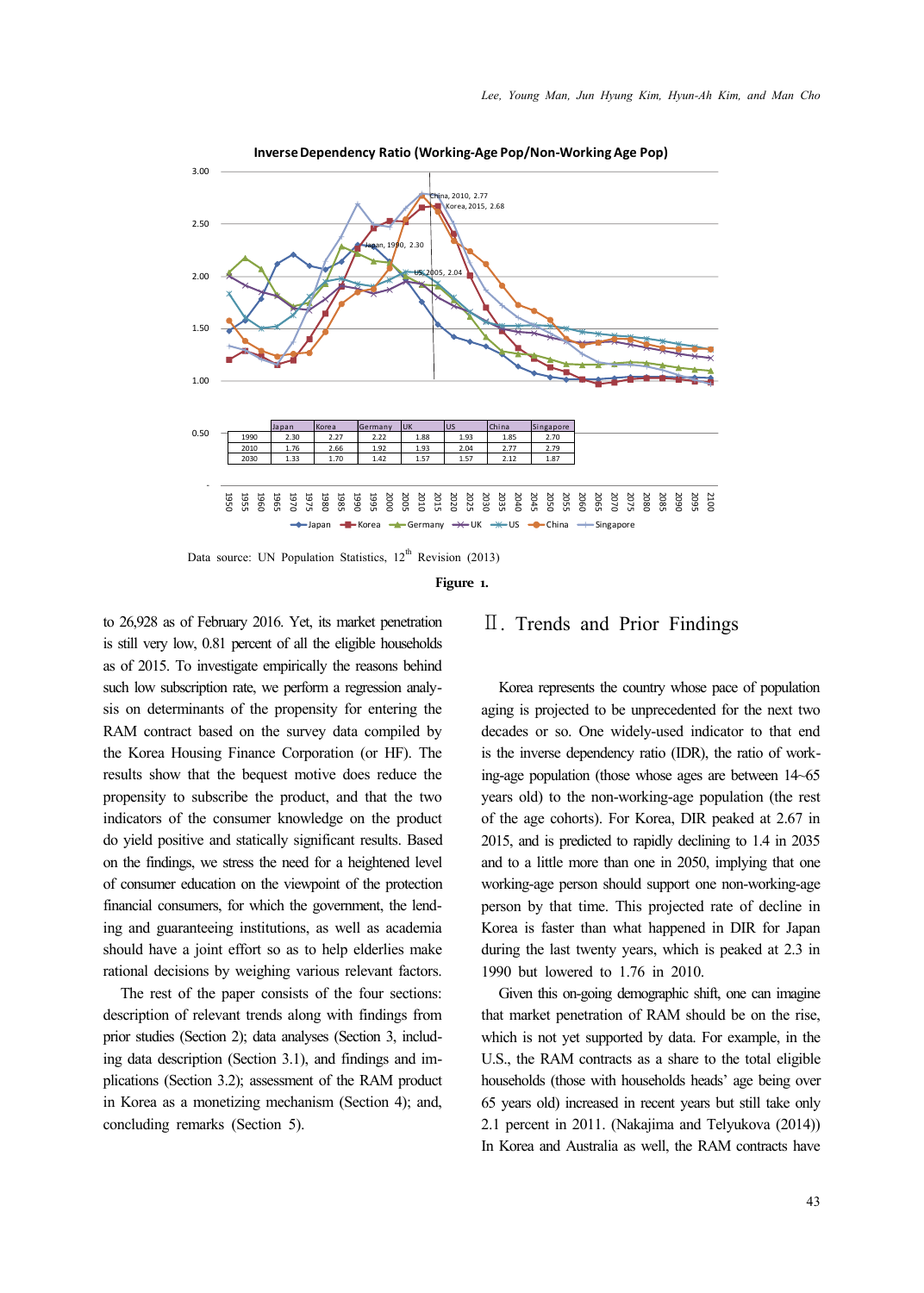

**Table 1.** Share of those who do not live with children (among people who are 65 or older)

Data source: The Korean census bureau (1990 to 2010); The Survey of the Current State of Elderlies (for 2014)

been on the rise recently but the extent of its penetration is still fairly low; And the product does not have any meaningful spread in other Asian countries either, with Singapore and Japan being such examples.

In an analytical point of view, several embedded risks to RAM, to be exact how to measure and manage them by lender or guarantor, are quoted as a hurdle to expand its penetration. First, the crossover-risk is the primary risk that should be managed by lenders and guarantors, i.e., the risk of the liquidation value of collateral (or home) being lower than total principal and interest paid by the lender to the borrower. (Min and Cho (2009)) Second, related to the first risk, the housing price risk, which refers to the risk of assumed housing price growth rate during the loan life (hence, forward-looking price trend), is another one that should be dealt with in product design. In the Korean case, the assumed annual price growth rate was 3.3 percent as of the end of 2011, for which Lee et al. (2012) proposed to lower to 2.8 percent given the housing market conditions then. The third one, also related to the first risk, is the longevity risk, i.e., the risk of the mortality table being under-predict (over-predict) expected remaining lives (death rates) for older age cohorts. Related to this, Choi (2015) documents that the longevity risk is substantial in Korea, which tends to vary depending on different forecasting models applied. Finally, there are both moral hazard and adverse selection problems documented in the literature, i.e., the possibility that RAM borrowers do not properly maintain the property and the effect of housing market conditions such that demand for RAM is adversely affected by a favorable housing price trend (i.e., the lower the projected price growth, the lower the RAM demand). (Davidoff (2014)) These risk factors should be adequately reflected in designing the details of RAM product in a given country, such as eligibility rules (e.g., minimum age), lending parameters (maximum collateral ratio), and risk premiums.

In the Korean case, two additional factors - bequest motivation and consumer understanding on the product – appear to be at work as underlying reasons for the low penetration. As shown in Table 1, according to the data from the Korean Census Bureau, the share of the seniors who do not live with their children among all those who are 65 years or older was more than doubled during the last twenty years or so, from 26 percent in 1990 to 53 percent in 2010. Although it is from a different data source, the figure for 2014 shows a dramatic surge to 68 percent. Nonetheless, the extent of market penetration of the RAM products in Korea is minimal, 0.81 percent among eligible senior households (i.e., those households who are 60 years or older and owner-occupied without extra housing unit).3 In Section 4, we hypothesize and empirically test effects of various underlying determinants to the consumer decision on RAM subscription in Korea, based on which we also discuss relevant consumer protection issues.

<sup>3</sup> The figures are from the 2014 Survey of Housing Pension Demand, compiled by the Korea Housing Finance Corporation (or HF).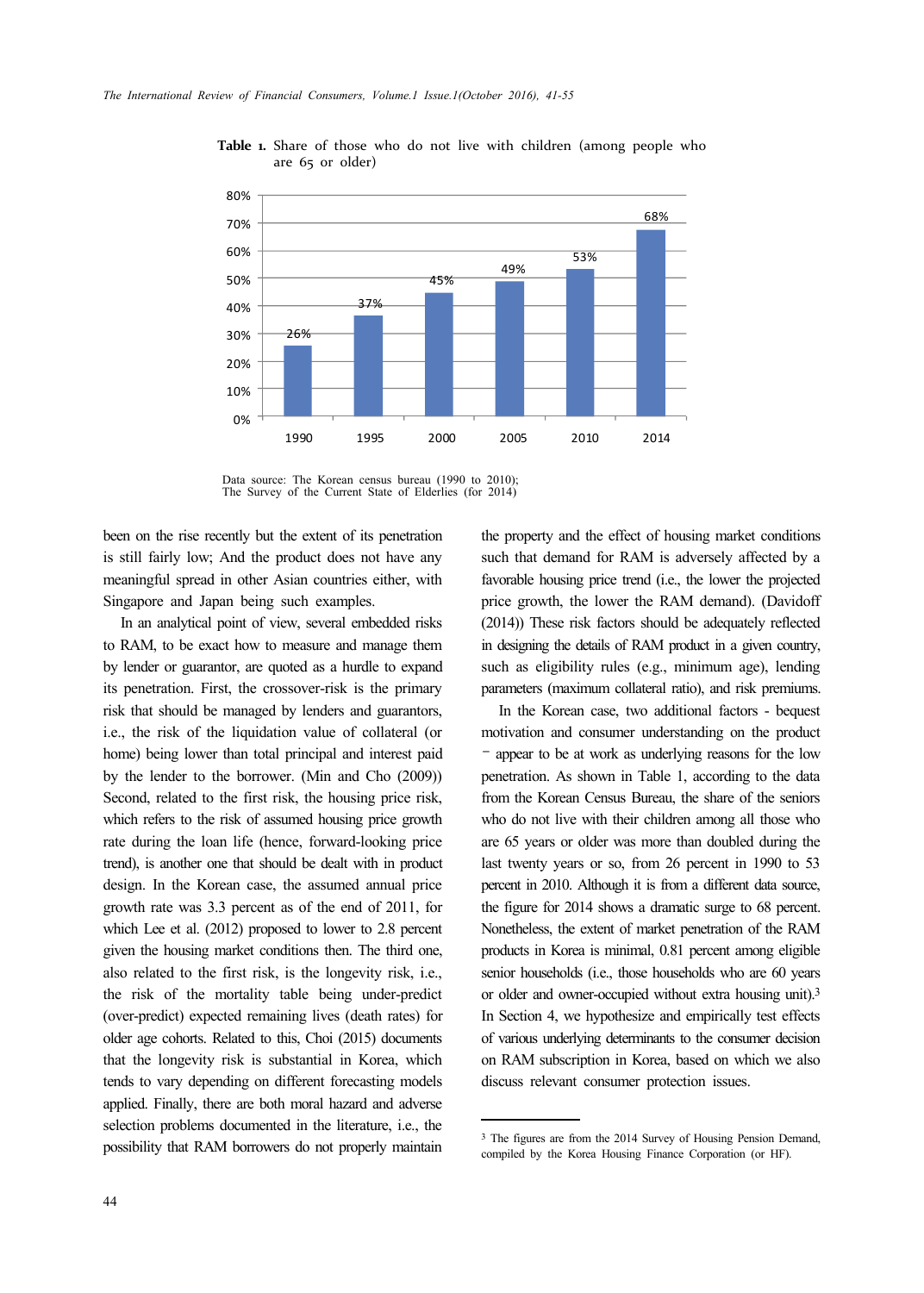|                         | Single person household |               | Married couples |               | Others   |               |
|-------------------------|-------------------------|---------------|-----------------|---------------|----------|---------------|
| Total                   | 10.314.2                | $\frac{0}{0}$ | 28,764.5        | $\frac{0}{0}$ | 23,230.0 | $\frac{0}{0}$ |
| Annuitized pension      | 1.164.1                 | 11.3          | 2,228.0         | 7.7           | 1.411.4  | 6.1           |
| Financial asset         | 559.5                   | 5.4           | 2.974.0         | 10.3          | 1,795.6  | 7.7           |
| Real Estate asset       | 8,572.5                 | 83.1          | 23,222.7        | 80.7          | 19,700.8 | 84.8          |
| Current residence       | 6.952.3                 | 67.4          | 13,085.0        | 45.5          | 12,366.8 | 53.2          |
| Home-owned              | 6,368.8                 | 61.7          | 12.145.8        | 42.2          | 11,330.1 | 48.8          |
| Rental deposit          | 583.5                   | 5.7           | 939.2           | 3.3           | 1,036.8  | 4.5           |
| Other real estate asset | 1,620.2                 | 15.7          | 10.137.7        | 35.2          | 7.334.0  | 31.6          |
| Other asset             | 18.1                    | 0.2           | 339.8           | 1.2           | 322.1    | 1.4           |

**Table 2.** Composition of Household Wealth in Korea (by household type as of 2012)

\*Unit: 10,000 Won

**Table 3.** Changes in Household Wealth in Korea, 2006 to 2012 (unit: 10,000 KRW)

|                       | Single person household |            |          | Married couples |           |              | Others    |           |               |
|-----------------------|-------------------------|------------|----------|-----------------|-----------|--------------|-----------|-----------|---------------|
|                       | 2006                    | 2012       | △*       | 2006            | 2012      | $\triangle*$ | 2006      | 2012      | $\triangle^*$ |
| Total                 | 7,696.790               | 10,3014.20 | 4.9%     | 15,979.50       | 28,764.50 | 10.3%        | 14,005.30 | 23,230.00 | 8.8%          |
| Annuitized<br>pension | 1.405.60                | 1.164.10   | $-3.0\%$ | 2.195.20        | 2,228.00  | $0.3\%$      | 1.658.90  | 1.411.40  | $-2.7%$       |
| Financial asset       | 474.8                   | 559.5      | 2.7%     | 2,194.30        | 2,974.00  | $5.2\%$      | 1.964.20  | 1,795.60  | $-1.5%$       |
| Real Estatae<br>asset | 5,880.50                | 8,572.50   | 6.4%     | 11.514.40       | 23,222.70 | 12.4%        | 10.299.80 | 19,700.80 | 11.4%         |
| Current<br>residence  | 4,588.50                | 6,952.30   | $7.1\%$  | 9.175.40        | 13,085.00 | $6.1\%$      | 8,375.40  | 12,366.80 | 6.7%          |
| Home-owned            | 4,136.60                | 6,368.80   | 7.4%     | 8,478.50        | 12,145.80 | $6.2\%$      | 7,634.50  | 11,330.10 | 6.8%          |
| Rental deposit        | 451.8                   | 583.5      | 4.3%     | 696.9           | 939.2     | 5.1%         | 740.9     | 1.036.80  | 5.8%          |
| Other real<br>estate  | 1.292.00                | 1.620.20   | 3.8%     | 2,339.10        | 10.137.70 | 27.7%        | 1.924.30  | 7.334.00  | 25.0%         |
| Other asset           | $-64.1$                 | 18.1       | --       | 75.6            | 339.8     | 28.5%        | 92.5      | 322.1     | 23.1%         |

\* Average annual compounded growth rate

#### Ⅲ. Data Analyses

#### A. Data description

The data used for our analyses is the Korean Longitudinal Survey of Aging (KLoSA), a panel data for those aged 45 and over in Korea surveyed every even-numbered year starting from 2006 (until 2012). The number of sample each year is approximately 10,000 people. We categorize households into three groups single-person households, married couples, and all others. The single-person households include unmarried persons as well as those who are married but separated, divorced, or widowed. The married couples consist of those who do not have, or do not live with, children. The last category includes those with three or more family members (e.g., married couple living with their children) or two or more non-married people living together.

From the data, the annuitized pension amount (for

type T) is computed as:  
\n
$$
W_t^{\tau} = P_t^{\tau} + \frac{S_{t+1}^a \cdot P_t^{\tau}}{(1+r_t)^1} + \frac{S_{t+2}^a \cdot P_t^{\tau}}{(1+r_t)^2} + \dots + \frac{S_{t+k}^a \cdot P_t^{\tau}}{(1+r_t)^k}
$$
 (1)

$$
S_{t+i}^{a} = (1 - D_{t+1}^{a}) \cdot (1 - D_{t+2}^{a}) \cdot \dots \cdot (1 - D_{t+i-1}^{a}) \cdot (1 - D_{t+i}^{a})
$$
\n
$$
(2)
$$

- $W_t^{\tau}$ : Annuitized pension amount at time t (2006 in our case)
- $P_t^{\tau}$  : Annual pension amount (assumed to be constant over time)
- $S_{t+i}^a$ : Cumulative expected survival rate for age a projected for time t+i at time t
- $D_{t+i}^a$ : Expected death rate for age a at time t in time t+i
- $r_t$ : Discount rate (the 91 days CD rate, or the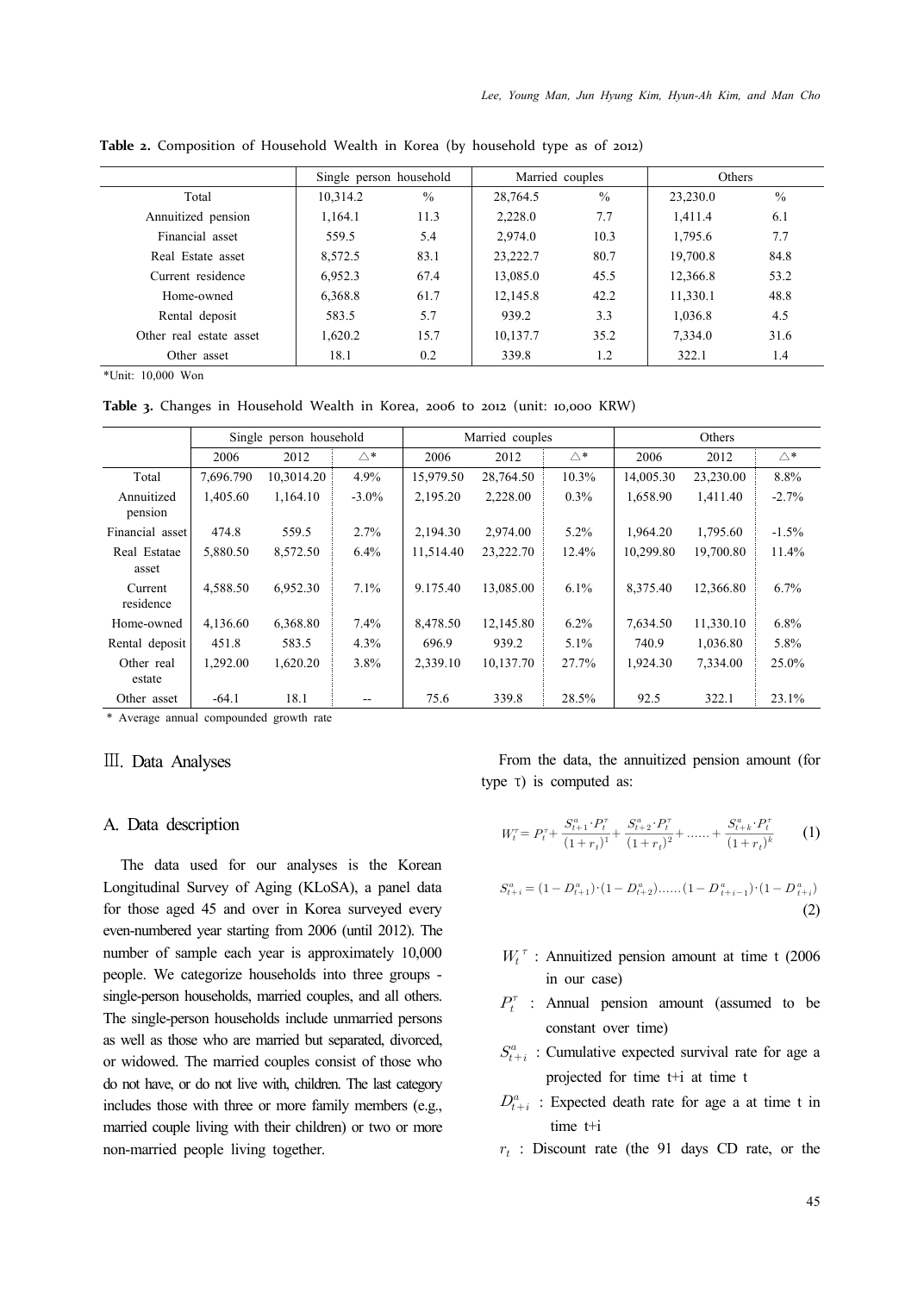**Table 4.** Wealth Composition by Asset Decile as of 2012 (unit: 10,000 KRW)

| Group     | Category    | 10%      | 20%       | 30%     | 40%     | 50%     | 60%     | 70%     | 80%     | 90%     | 100%    |
|-----------|-------------|----------|-----------|---------|---------|---------|---------|---------|---------|---------|---------|
| All       | Total       | 1,728-   | 1,164     | 3,724   | 6,645   | 9,713   | 13,803  | 18,948  | 26,656  | 41,540  | 102,553 |
|           | Pension     | 84       | 118       | 165     | 528     | 1.241   | 1.711   | 2.449   | 3.679   | 7.075   | 25,768  |
|           |             |          | (15.57)   | (5.43)  | (8.19)  | (11.76) | (11.77) | (11.26) | (12.10) | (14.51) | (17.61) |
|           | Financial   | $-7,032$ | $-33$     | 260     | 537     | 970     | 1.707   | 2.745   | 4.173   | 7.435   | 24,019  |
|           |             |          | $(-4.37)$ | (8.59)  | (8.33)  | (9.20)  | (11.74) | (12.63) | (13.73) | (15.25) | (16.42) |
|           | Real Estate | $-1,292$ | 591       | 2,408   | 5,084   | 7,858   | 11,123  | 15,837  | 21,541  | 32,596  | 91,547  |
|           |             |          | (78.18)   | (79.48) | (78.85) | (74.48) | (76.50) | (72.86) | (70.88) | (66.84) | (62.57) |
|           | Others      | $-3,900$ | 80        | 197     | 298     | 482     |         | 708     | 999     | 1.660   | 4,976   |
|           |             |          | (10.62)   | (6.49)  | (4.63)  | (4.56)  |         | (3.26)  | (3.29)  | (3.40)  | (3.40)  |
| Single    | Total       | $-361$   | 488       | 1,637   | 2,702   | 4,201   | 5,949   | 8,617   | 11,875  | 18,163  | 51,260  |
| person    | Pension     | 73       | 102       | 119     | 146     | 793     | 1,330   | 1,938   | 2,831   | 4,078   | 15,913  |
| household |             |          | (32.84)   | (10.23) | (5.37)  | (18.74) | (16.91) | (19.20) | (17.86) | (15.82) | (20.78) |
|           | Financial   | $-4,248$ | 40        | 254     | 492     |         | 918     |         | 1,816   | 3,603   | 10,551  |
|           |             |          | (12.84)   | (21.79) | (18.13) |         | (11.67) |         | (11.46) | (13.98) | (13.77) |
|           | Real Estate | $-114$   | 90        | 594     | 1,777   | 2,954   | 5,068   | 7,444   | 10.203  | 16,437  | 45,150  |
|           |             |          | (28.90)   | (51.08) | (65.50) | (69.86) | (64.43) | (73.76) | (64.38) | (63.76) | (58.95) |
|           | Others      | $-4,560$ | 79        | 197     | 298     | 482     | 550     | 710     | 999     | 1,660   | 4,981   |
|           |             |          | (25.42)   | (16.91) | (11.00) | (11.39) | (6.99)  | (7.03)  | (6.31)  | (6.44)  | (6.50)  |
| Married   | Total       | $-1,747$ | 4,695     | 8,377   | 11,510  | 15,463  | 19,904  | 25,773  | 34,556  | 50,860  | 119,142 |
| couples   | Pension     | 117      | 191       | 510     | 1,252   | 1,645   | 2,114   | 3,071   | 4.990   | 11,079  | 30,009  |
|           |             |          | (5.17)    | (6.59)  | (10.82) | (10.57) | (10.58) | (11.58) | (13.34) | (17.94) | (17.65) |
|           | Financial   | $-6,898$ | 107       | 416     | 880     | 1,408   | 2,089   | 3,346   | 5,103   | 8,892   | 28,363  |
|           |             |          | (2.91)    | (5.38)  | (7.60)  | (9.05)  | (10.45) | (12.62) | (13.64) | (14.40) | (16.68) |
|           | Real Estate | $-2,431$ | 3,309     | 6,608   | 9,147   | 12,021  | 15,235  | 19,394  | 26,325  | 40,127  | 106,692 |
|           |             |          | (89.75)   | (85.48) | (79.00) | (77.28) | (76.22) | (73.13) | (70.35) | (64.97) | (62.74) |
|           | Others      | $-4,302$ | 80        | 197     | 298     | 482     | 550     | 710     | 999     | 1,660   | 5,000   |
|           |             |          | (2.18)    | (2.55)  | (2.58)  | (3.10)  | (2.75)  | (2.68)  | (2.67)  | (2.69)  | (2.94)  |

\*Unit: 10,000 Won

\*Column per cent in the parenthesis

widely-used short rate in Korea) at time t  $t+k$ : Maximum age to live (100 years old)

We calculate  $St+i^a$  and  $Dt+i^a$  for each year for each household based on the Life Expectancy Table of Korea, and use the 91-days commercial deposit (CD) rate, the benchmarking rate for long-term commercial loans in Korea, plus a maturity risk premium.4

#### B. Findings and comparisons

The results show that the married couple has the largest net wealth. The average net wealth among the group is 287 million Korean won (about 260,000 USD). The net wealth of single person household is less than half of married couples, 103 million won (about 93,000 USD). The share of the annuitized pension is  $6\neg 12$  percent of total net asset. Compared to the US, financial dependence on pension is much weaker, although the pension more significant contributes to single-person households' wealth.

As shown in Table 2, the share of real estate is over 80 percent for all three household types – 83.1 percent for single-person households, 80.7% for married couples, and 84.8 percent for others. In comparison, the share of housing and other real estate in US is reported to be 25.9 per cent (Poterba *et al*., 2011: 97). In general, primary residence represents the largest portion, although other types (i.e., non-residence real estate) also take a fairly significant share. For example, for married couples, while primary residence is 42.2 percent, other real estate takes 35.2 percent of the total household wealth.

Table 3 shows changes in the wealth compositions by household type between 2006 and 2012. All three household types are shown to have an increase in net worth. However, the extent varies across the groups: as a compounded average annual growth rate, 4.9 percent (per annum) for single-person households, 10.3 percent

<sup>4</sup> We use the current 91-days CD rate of 4.48%, and add 110 basis points by surveying the premia charged on long-term residential mortgage loans in Korea as of July 2016. The data source for the Life Expectancy Table is Statistics Korea and the interest rates is Bank of Korea.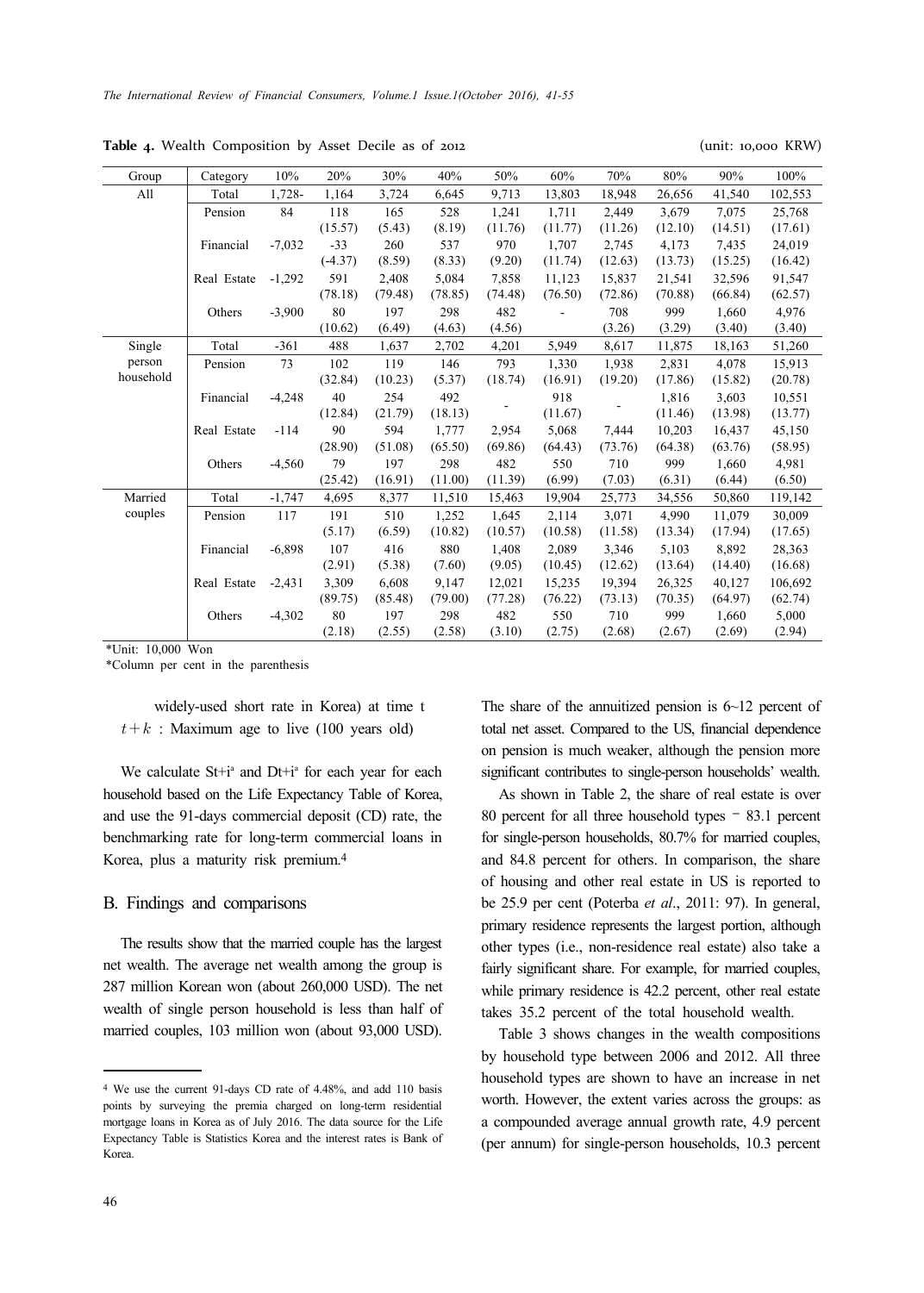

**Figure 2.** Asset composition by asset strata – All households (as of 2012)



Figure 3. Composition of real estate asset by asset-strata as of 2012 - All households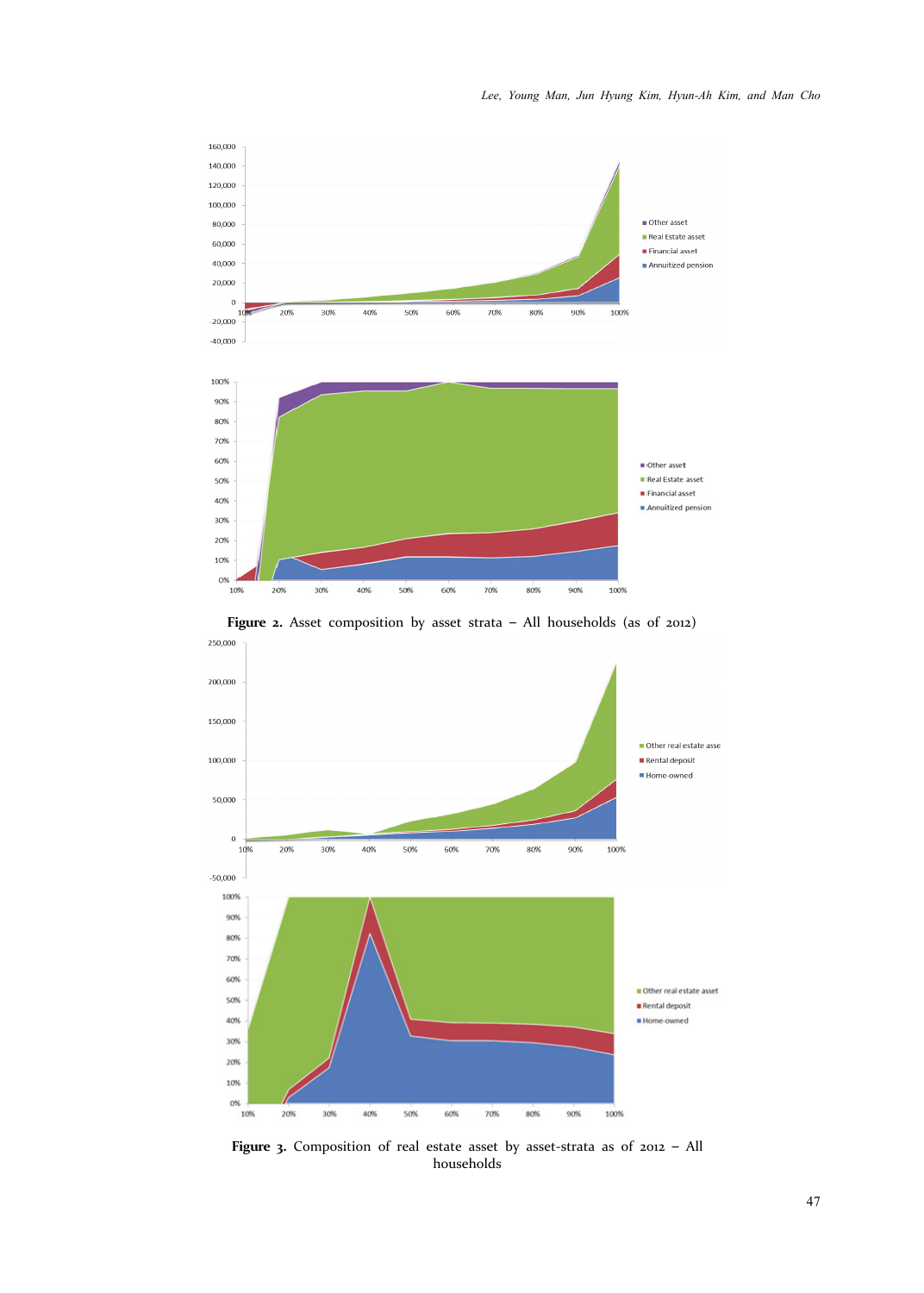for married couples, and 8.8 percent for others.

Among the asset classes, the annuitized pension increased only for married couples, while it declines for other household types. On the other hand, the share of real estate increased for all household types and for all sub-categories, often quite remarkably. In the case of primary residence, its share increased by 7.5 percent (per annum) for single-person households, 6.2 percent for married couples, and 6.8 percent for others. The share of non-residence real estate shows a more dramatic increase for certain cohorts: 3.8 percent for single-person households, 27.7 percent for married couples, and 24.9 percent for others. The results indicate that investment behavior of the retirees in Korea, married couples in particular, is tilting toward non-residence real estate (e.g., retail stores, rental properties to lease), possibly in search of income supplements from cashflow-generating real assets.

Table 4 shows our findings by asset strata, i.e., the deciles by asset level. Among others, the share of annuitized pension is shown to have a range of 5~18 percent in net worth, which is lower for low-asset groups but higher for high-asset ones. The result implies that the pension system in Korea would deepen the income and wealth inequalities among retirees. On the other hand, the share of real estate is lower for the high-asset groups, roughly 80 percent among low-asset groups but about 60 percent for high-asset households. This pattern is largely due to the increasing share of financial asset for the latter. Figure 2 visually present the asset compositions across the deciles, both by absolute amount and by percent.

Figure 3 shows the profile of real estate asset by the asset strata. The result demonstrate the pattern that, the higher the wealth level, the larger the amount (as well as the share) of non-residence real estate.5

Figure 4 shows the effect of major events in older life on the average home equity. In general, the average home equity increases between two adjacent years. However, if he or she experienced separation by divorce or death, then the average home equity dropped, an expected outcome of downsizing housing consumption due to the reduction in household size. The impact of separation events on home equity is also shown in the birth-year

cohort analyses performed (Figure 5–8).

As key implications of our analyses, the retirement households in Korea are shown to be real estate centric in their asset holding patterns, have very low shares of annuitized pensions – minimal compared to those observed in the U.S., and the share of real estate is even increasing in recent years with the non-residence real estate taking a quite dramatic rise for certain household types. Interestingly, this real-estate oriented profile is not limited to the specific asset-strata. We find this pattern across most asset deciles. The higher-asset decile has relatively larger portion of financial asset, so the share of real estate asset is slightly lower than other groups – which is still 63 per cent. Given these observations, the key policy direction to deal with the current pace of population aging in the country is to monetize (or liquidify) real estate held by retirement-age households in order to ensure a stable and adequate income supplement out of their asset bases.

# Ⅳ. RAM in Korea: A viable policy option?

The history of RAM in Korea goes back to the mid-1990s when a couple of commercial banks introduced a purely private RAM product (i.e., no government support). That program, however, did not last long because it suffered the problem of very low subscription. The product re-emerged in 2007, this time with an explicit guarantee by the Korea Housing Finance Corporation (HF), the government-sponsored mortgage securitizer similar to GSEs in the U.S. The new product, referred to as "Housing Pension," resembles HECM (Home Equity Conversion Mortgage) in the U.S. in that HF provides with a hedging against the cross-over risk, that is, the risk of the lenders' payments of principle to borrowers along with the interest accrued exceeding liquidation value of property (or collateral) at contract expiration. Other details of the program include: it targets those homeowners who are 60 years or older (which was extended from 65 years old since 2009); the lenders charge up-front premium (about 1.5% of property value) and the guarantee fee (0.75% of unpaid principal balance for each monthly principal paid); as time goes by, the principal amount

<sup>5</sup> In Korea, the rental deposit, the downpayment for the property leased by landlord, takes a fair share due to the peculiar rental system in the country, called as Chonsei. That component also rises with the asset level, as shown in Figure 3.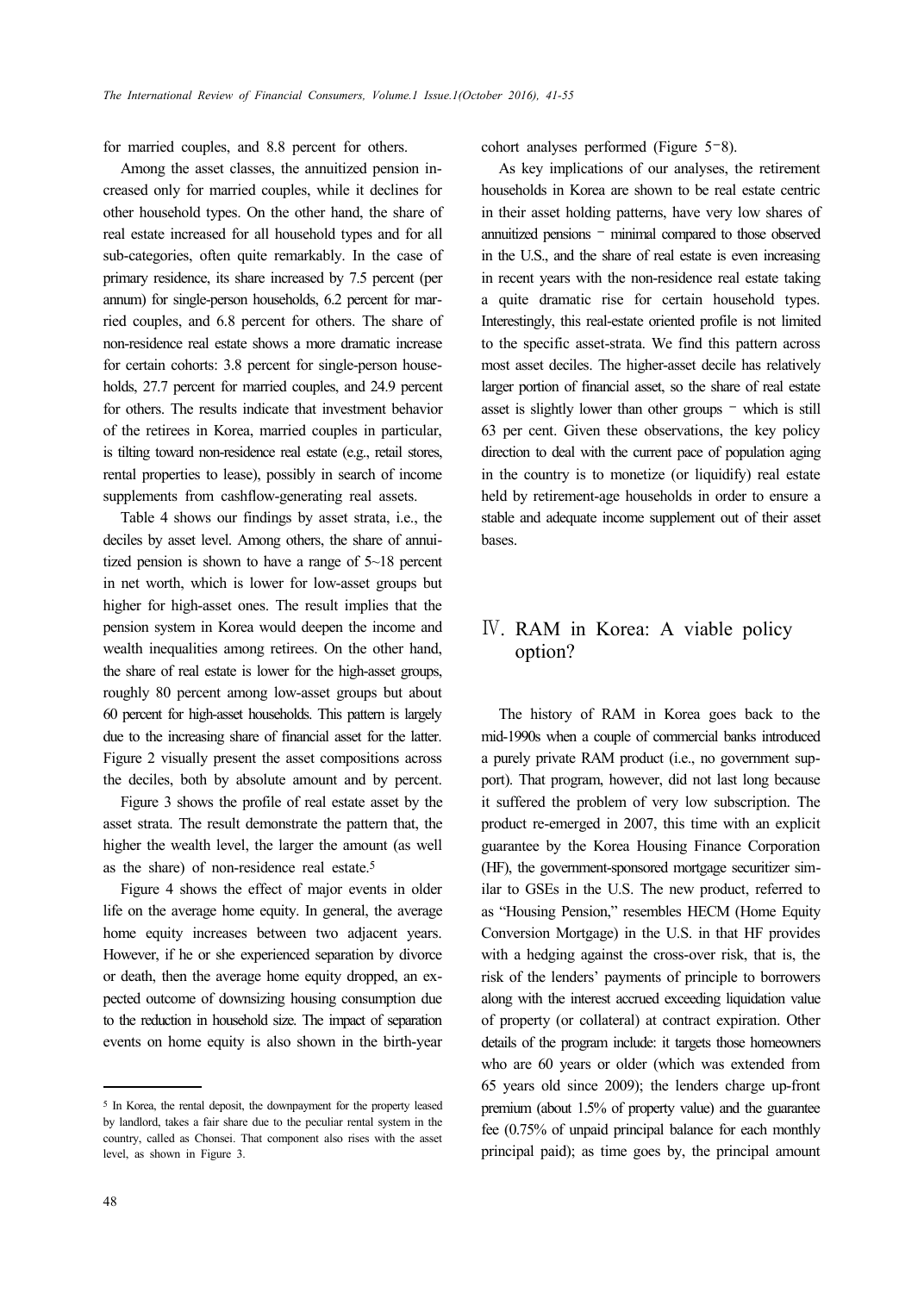

**Figure** 4. Change in average home equity - Older households



Figure 6. Birth-year cohort 60s in 2006



Figure 8. Birth-year cohort 80s in 2006



Figure 5. Birth-year cohort 50s in 2006



**Figure** 7. Birth-year cohort 70s in 2006

increases and net home equity owned by the borrower decreases; the loan expires when the borrower passes away or moves from the collateral (but, if spouse still lives in the property, then the payment continues until he/she dies); on expiration, HF reimburses the principal and interest (PI) to the lender and liquidates the collateral to recover the expense.

On the viewpoint of HF, it is a non-recourse lending in that, if the liquidation value exceeds PI, then HF pays the remainder to borrower or inheritor; but, if it falls short to PI, then HF does not claim the gap to the counterparty. In terms of payment method (to borrower), two types of the product are being traded – tenure type (annuity-like lifetime payments) and term type (payments until pre-defined maturity dates). Both types can set a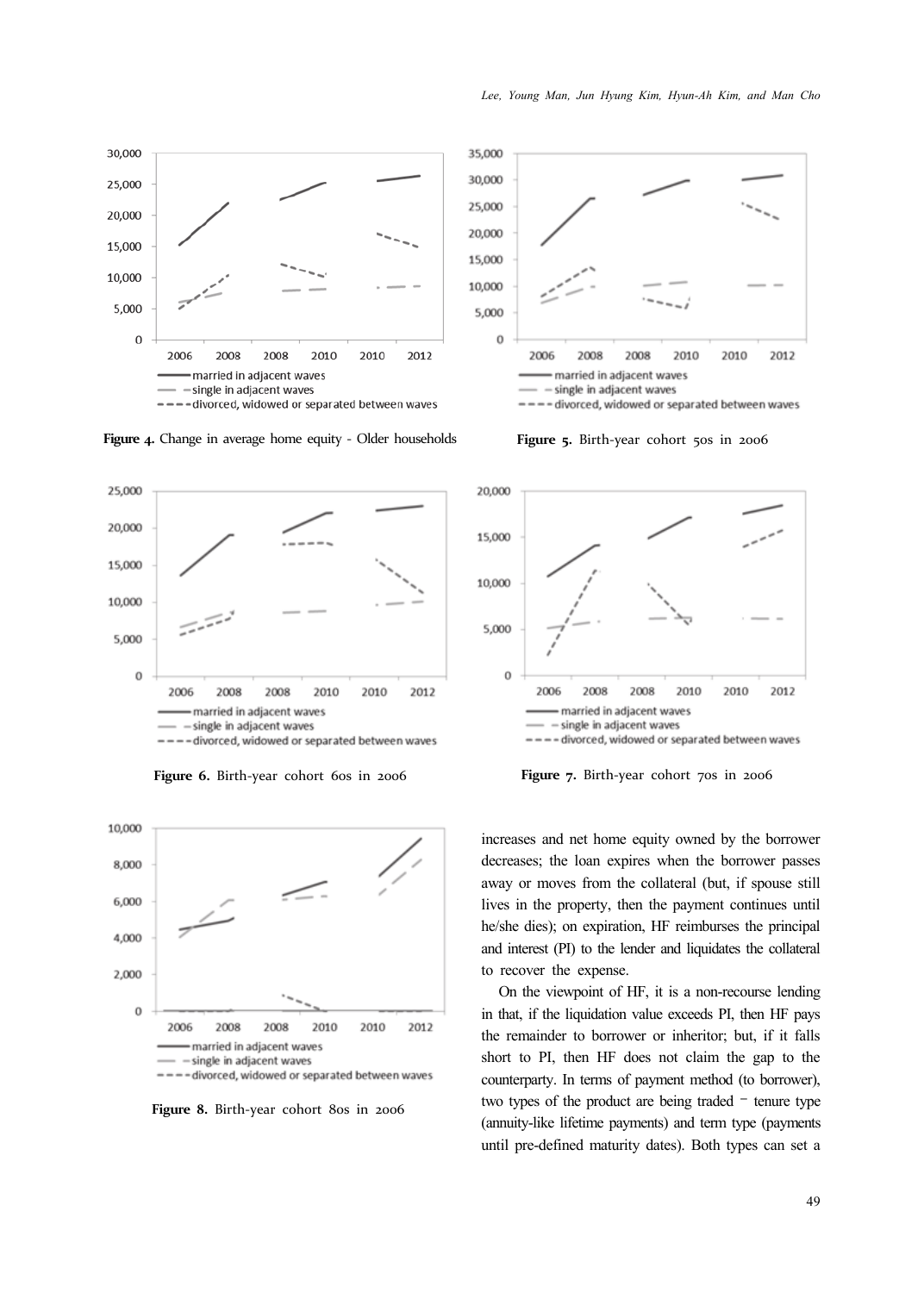|                              | 2007      | 2009      | 2011      | 2013      | 2015      |
|------------------------------|-----------|-----------|-----------|-----------|-----------|
| $(A) > 60$ years old         | 2,540,236 | 2,767,487 | 3,009,609 | 3,267,756 | 3,587,377 |
| $(B) > 65$ years old         | 1,802,637 | 1,974,848 | 2,156,329 | 2,360,559 | 2,564,012 |
| New subscriptions<br>(C)     | 515       | 1.124     | 2,936     | 5,296     | 6,486     |
| (D) Cumulative subscriptions | 515       | 2,334     | 7,286     | 17.595    | 29,120    |
| (D) / (B)                    | 0.02%     | 0.08%     | 0.24%     | 0.54%     | 0.81%     |
| (D) $/$ (A)                  | 0.03%     | 0.12%     | 0.34%     | 0.75%     | 1.14%     |
|                              |           |           |           |           |           |

**Table 5.** RAM subscription rates in Korea (among eligible households\*)

\* Owner-occupying one-unit holders who are 60 or older (65 or older before 2009)

Data source: Statistics Korea's the Life Expectancy Table and HF's Housing Pension Statistics (of various years)

certain level of credit line, which reduces amount of monthly payment. Though the monthly payment is generally fixed, a variable payment arrangement is feasible (e.g., the payment being reduced by 30% after 10 years from issuance). Overall, the current RAM products in Korea are consumer-friendly.6

As mentioned earlier, the Korean case represents an extreme of the asset-rich-cash-poor condition among retirees with housing and other real estate taking over 80% of total household wealth, plus the culture of the asset-based welfare system for elderlies is also in a rapid transition. Although both conditions point to a deep market penetration by Housing Pensions, the subscription rate to the program is fairly low, 0.81 percent of all eligible people as of 2015 as shown Table 5. The question to pose is, why?

In the literature, so-called "annuity puzzle" is advanced as an explanation of the tendency not to annuitize the asset among retirees. In particular, bequest motive and uncertainty regarding future consumption level (e.g., unexpected increase in medical expense) are possible causes for lower the demand for converting illiquid assets to annuities.7 In addition, adverse selection, provision of social security, illiquidity of annuitized products are also quoted as the reasons for such low demand for RAM product. In recent years, behavioral economists extend their inquiries to psychological biases: that is, mental accounting, loss aversion, and money illusion all tend

to reduce demand for the monetization, inducing to keep the illiquid assets in household portfolios. For example, it is generally the case that they are reluctant to monetize their primary residence, partly because of transaction costs of moving (financial as well as psychological) as well as frequent moving if and when they rent. Nonetheless, it is imperative to unlock and monetize their real estate holdings to help stabilize their post-retirement income stream, which will also help lessen government burden to finance public pension programs.8

In the following, we empirically test the factors that explain the low subscription rates for the RAM products in Korea by using a household level survey data compiled by HF (the 2014 Survey of Housing Pension Demand). The survey targets those households who own one or more houses and are 60 or older. The number of sample is 3,000 households. We use the binary logic choice model to test the factors. The dependent variable is the revealed intention of joining the Housing Pension (=1 if yes, =0 if no). The independent variables included are: age of respondent (Age), motive to bequest all property (D\_Bequest), motive to bequest of partial, or a part of, property (D\_Partial Bequest), status of residence (D\_Cores  $id = 1$  if reside with child,  $= 0$  if not), presence of spouse (D Couple=1 if yes,  $=0$  if no), residual income (Resid Inco  $me = income - the minimum cost of living, with the$ unit of million KRW), level of education (Edu H =1 if high school graduate,  $=0$  if not) with middle school graduation as reference, another indicator of the level

<sup>6</sup> The RAM product in Korea is not vulnerable to the issue of adverse selection given that any positive difference between selling price and PI is paid to borrower, which partially enables inheritance; With the credit line option, it also offers a hedge against uncertainty to future consumption level.

<sup>7</sup> See Brown(2007) for the literature on the annuity puzzle. Hu and Scott (2007) and Brown (2007) elaborate the phenomenon on viewpoint of behavioral economics.

<sup>8</sup> Yaari(1965), Bernheim(1987), Davidoff, and Brown and Diamond(2005) claim that, assuming no motive of inheritance, it is optimal for elderlies to convert asset holdings into pension, partially or entirely, to smooth the life-time consumption stream. They also examine alternative options of asset monetization: gradually converting asset holdings into cash vs. liquidating asset all at once to purchase pension program (the latter of which can remove longevity risk).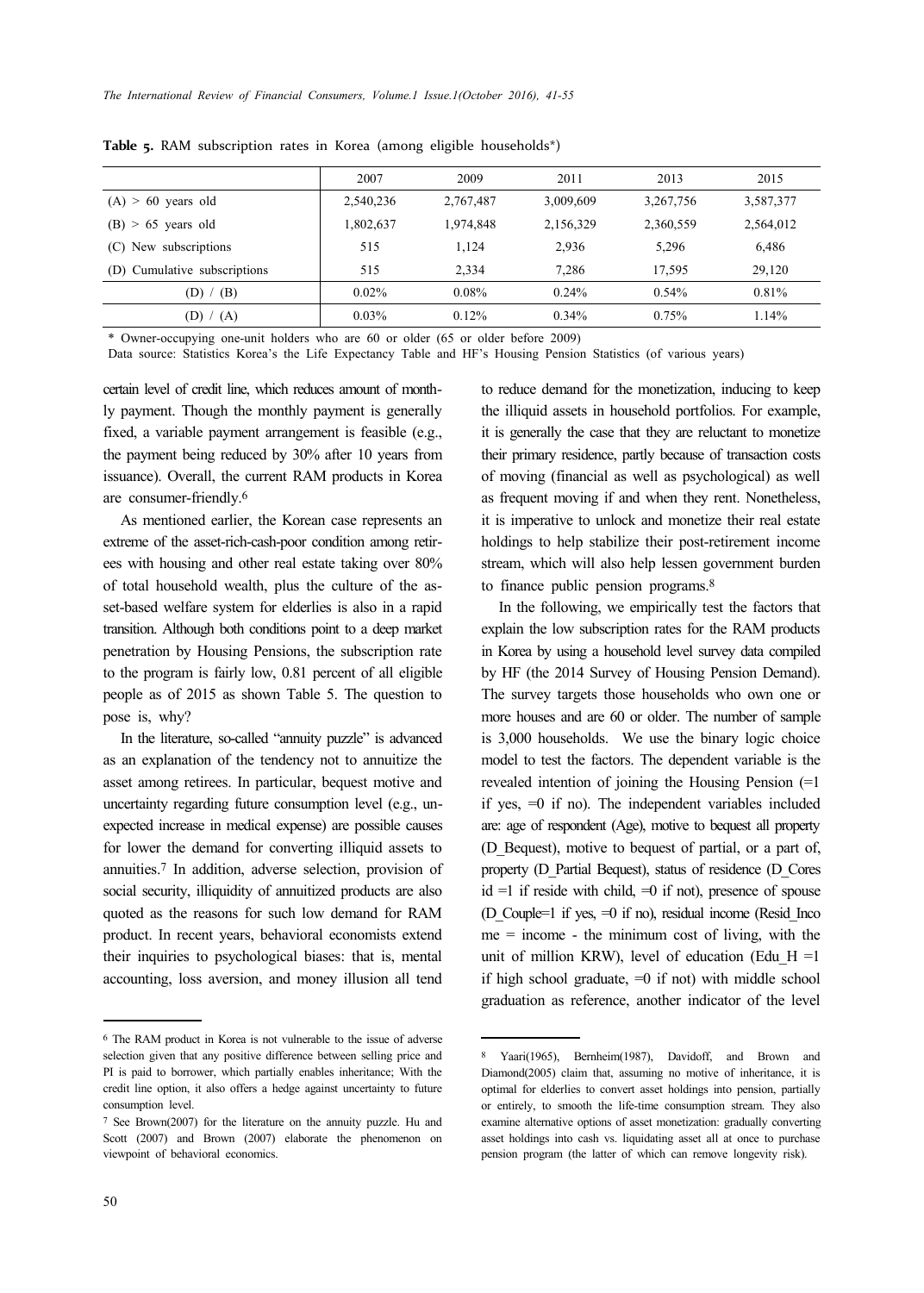|                         |                                                | Model 1     | Model 2                |                      |  |
|-------------------------|------------------------------------------------|-------------|------------------------|----------------------|--|
| Variable                | Coefficient                                    | z-Statistic | Coefficient            | z-Statistic          |  |
| $\mathcal{C}$           | 1.1624                                         | 1.5987      | $2.0066$ <sup>**</sup> | 2.1531               |  |
| Age                     | $-0.0414***$                                   | $-4.2669$   | $-0.0209$ <sup>*</sup> | $-1.9360$            |  |
| Edu H                   | $0.3276^{\ast\ast\ast}$                        | 2.6936      | $0.2416^{**}$          | 1.9792               |  |
| $\operatorname{Edu\_C}$ | 0.1798                                         | 0.9820      | $-0.1175$              | $-0.5743$            |  |
| D_Couple                | $-0.1156$                                      | $-0.8425$   | $-0.1410$              | $-1.0088$            |  |
| D Coresid               | $-0.0265$                                      | $-0.2262$   | $-0.0069$              | $-0.0575$            |  |
| Resid_Income            | $-0.0217$                                      | $-1.0825$   | $-0.0154$              | $-0.7797$            |  |
| Multi Own               | $0.6540^{\ast\ast\ast}$                        | 3.6326      | $0.5564***$            | 3.1288               |  |
| Price House             | $0.0074***$                                    | 2.8764      | 0.0043                 | 1.1830               |  |
| Non Resid Asset         | $-0.0052$ <sup>*</sup>                         | $-1.9291$   | $-0.0005$              | $-0.1358$            |  |
| D Bequest               | $-1.0900$ ***                                  | $-9.1577$   | $-3.8219***$           | $-4.0505$            |  |
| D Partial Bequest       | $-0.6069$ ***                                  | $-4.1692$   | $-3.6883$ <sup>*</sup> | $-1.7352$            |  |
| D Aware Pension         | $0.4113$ **                                    | 2.4371      | $0.4024$ **            | 2.4008               |  |
| D Know Pension          | $0.3107***$                                    | 2.2588      | $0.3399$ **            | 2.4931               |  |
| McFadden R-squared      |                                                | 0.0812      | 0.0626                 |                      |  |
| H-L Statistic           | 13.434 (Prob. 0.0978)                          |             |                        | 9.673 (Prob. 0.2888) |  |
| Andrews Statistic       | 15.764 (Prob. 0.1066)<br>15.594 (Prob. 0.1119) |             |                        |                      |  |
| Observation             | 3000<br>3000                                   |             |                        |                      |  |

**Table 6.** Binary Logic Regression results for the RAM subscription decision in Korea

Note: \*p <0.1, \*\*p<0.05, \*\*\*p<0.01

C: Constant

Age: Age

Edu\_H: If high school graduation=1, if not =0 (Standard: Middle School Graduation) Edu\_C: If college graduation=1, if not =0 (Standard: Middle School Graduation) D\_Couple: If reside with spouse=1, if not =0

 $D_{\text{Coresid}}$ : If reside with child=1, if not =0

Resid\_Income : Income minus the minimum cost of living (unit : million won) Multi<sup>-</sup>own: If multi-home owner (more than 2 houses)=1, if not = 0

Price House: Home owner's evaluation price (unit: 10 million won)

Non\_Resid Asset: Amount of total asset minus house price (unit: 10 million won)

D\_Bequest: If bequest of all property = 1, if not = 0

 $D$ <sup>-</sup>Partial Bequest: If bequest of partial property =1, if not = 0

D\_Aware\_Pension: If people heard about housing pension =1, if not =0<br>D\_Know\_Pension: Among those who heard about the housing pension, if they have great knowledge about housing pension=1, if not =0

of education (Edu C =1 if college graduation,  $=0$  if not), those who own more than two housing units (Multi Own= 1 if own more than two,  $=0$  if not), awareness of Housing Pension (D\_Aware\_Pension=1 if heard about housing pens ion, =0 if not), level of knowledge about Housing Pension among those who heard about the housing pension (D\_Kno w Pension=1 if have great knowledge about housing pensi on,  $=0$  if not, which is interacted with D Aware Pension= 1), home owner's valuation of current residence (Price\_Ho use, with the unit of 10 million KRW), and non-residence asset(Non\_Resid Asset=amount of total asset – valuation of current residence).

The results are reported in Table 6, in which two model outcomes are shown – the realized values for D\_Bequest and D\_Partial Bequest (Model 1) and the predicted values for the same variables based on a set of instruments (Model 2).9 We carries out two goodness-of-fit tests: Hosmer-Lemeshow(H-L) test and Andrews test. The test results show that we can't reject both models at 5% significant level as providing sufficient fits.

As main findings, it is shown that the bequest motive

<sup>9</sup> We are currently investigating determinants of two type of the bequest motive – selfish one (i.e., bequest in return for joint-residence) vs. altruistic one (doing so purely for welfare of decedent), and are testing various model specifications for D\_Bequest and D\_Partial Bequest. For Model 2, we picked the best specification for the variable, although it is difficult to find a set of variables that retain the diagonality with those included in Table 6.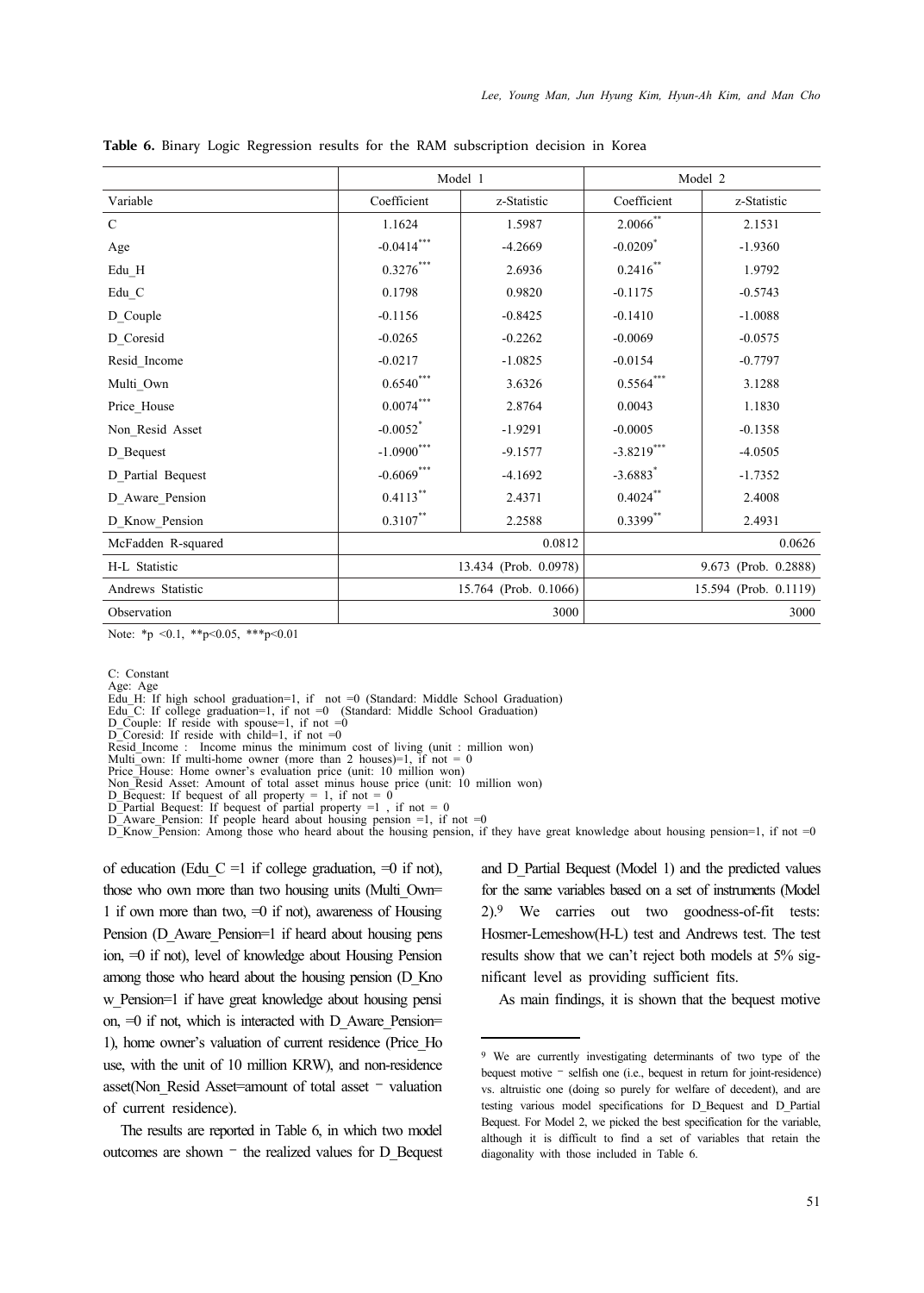does reduce the propensity to subscribe Housing Pension, and that the two indicators of the consumer knowledge levels do yield positive and significant results. The results are also robust between the two models. Residing with descendant or with spouse, residual income, and education level show no statistically meaningful effects. Owning multiple housing units does increase the subscription propensity, which is robust between Model 1 and Model 2. Home-owner's assessed price impacts positively, and amount of non-residence asset influences negatively the subscription propensity. Their effects are significant in Model 1, but become insignificant in Model 2.

Though preliminary, our results do indicate that both bequest motive and level of consumer understanding impact the propensity to subscribe Housing Pension in Korea. In fact, the recent survey conducted by HF documents that 78.1 percent of the respondents select reduction of asset to inherit as the primary problem with RAM, while another 64.3 percent pick the constant monthly payments even when property values appreciate (multiple selections of the answer allowed).10 In terms of the understanding on the product features, the survey reveals that a negative perception on net gain or loss with the subscription is another main reason (64.1% named "payment being lower than expected" and 50.4% pick "total payments received likely being less than property value"). The claims are generally unfounded in that the product is publicly-guaranteed by HF and its payments are set favorably for consumers on the viewpoint of social security for retirees. Yet the survey results show that the consumers do not tend to understand the complex nature of the product: among those who do not subscribe, only 17.5% properly understood the product feature, while 79.5% heard about the product.

Given that the choice between preserving home equity for future unexpected expenses vs. monetizing through RAM is a difficult one due to the complexity inherent to the product, there should be extended consumer education on the products in the viewpoint of the protection financial consumers. The main push to that end should be to help elderlies make rational decisions by weighing various relevant factors (for present as well as for future) rather than resorting to money illusion or other irrationalities. That seems to be a compelling and urgent initiative that the government, the lending and guaranteeing institutions, as well as academia should have a joint effort to smooth the severe income shocks anticipated along the pace of aging in the country by monetizing home equity and other real estate assets.

### Ⅴ. Cluding Remarks

This study examines the wealth composition and its drawdown patterns of the retirement-age households in Korea, and also puts an assessment on the RAM product in Korea in terms of its capability to monetize real estate assets held by retirees in the country. To emphasize the key

findings, our results show that: first, the average share of real estate in Korea is far greater than that in the U.S., over 80 percent vs. 24.7; second, the share of the annuitized public and private pensions is far higher in the U.S. compared to Korea, 44.9 percent vs. 7.7 percent in Korea; and, the share of non-residence real estate rapidly rose between 2006 and 2012 in Korea, quite dramatically for certain consumer cohorts.

As a remedy, we discuss the RAM product in Korea, whose market penetration is still very low. To investigate empirically the reasons behind such low subscription rate, we perform a regression analysis on determinants of the propensity for entering the RAM contract; The results show that the bequest motive does reduce the propensity to subscribe the product, and that the two indicators of the consumer knowledge on the product do yield positive and statically significant results. The main implication is that, while the traditional asset-based welfare system for elderlies is in a rapid transition, retirees in Korea are still inclined to put their homes to their children. In addition, it appears that consumer education of various sorts on the RAM products should be heightened. As a last point, how to monetize non-residence real estate, which takes another fairly large portion in household wealth in Korea, should also be the topic that warrants careful investigation in research community as well as in policy circle.

<sup>10</sup> As an interesting psychological factor, 38% of the respondents are concerned about children's feeling, 14.3% about his/her own reputation, and 9.3% for children's reputation.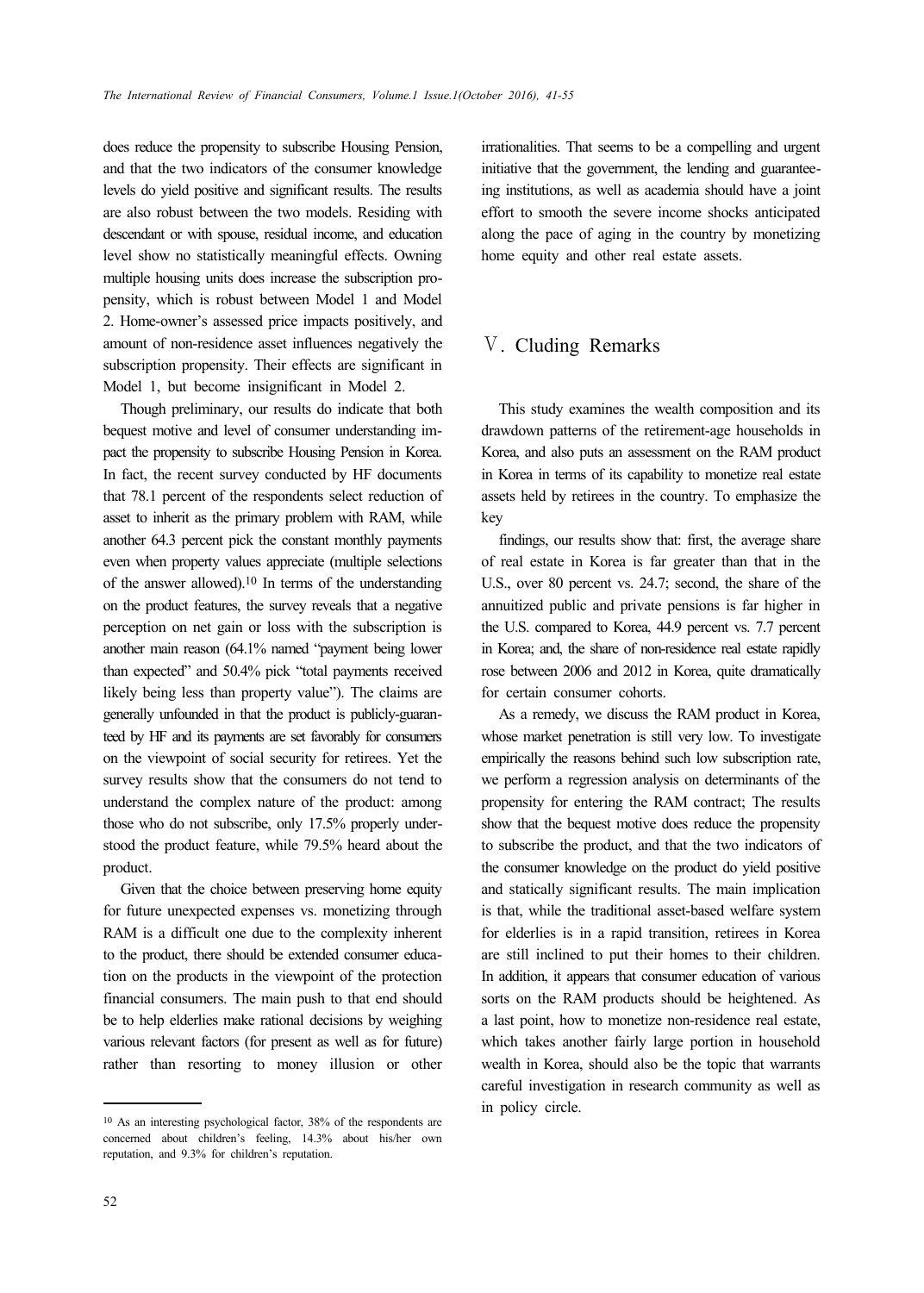## References

- Cho, M., 2015, "Globalizing REITs: What international best practices have emerged?" mimeo, KDI School of Public Policy and Management.
- Cho, Man, Kyung-Hwan Kim, and Bertrand Renaud, 2012, "Real Estate Volatility and Economic Stability: An East Asian Perspective," Research Monograph 2012-01, KDI.
- Choi, Y.O., 2015, "Research on the longevity risk in Korea," *Korea Development Institute* (in Korean).
- Davidoff, T., 2014, "Housing Finance in an Aging World: The US Reverse Mortgage Experience," Presented at the KRIHS Seminar, Seoul, Korea, November 2014.
- Min, I.S., and M. Cho, 2009, "The Crossover Risk of Reverse Annuity Mortgage in Korea," *Housing Research* (in Korean).
- Nakajima, M., and I. Telyukova, 2014, "Reverse Mortgage Loans: A Quantitative Analysis," *mimeo,* Federal Reserve Bank of Philadelphia.
- Bernheim, B. Douglas, 1987, "The Economic Effects of Social Security : Toward a Reconciliation of Theory and Measurement", Journal of Public Economics, Vol.33 No.3, pp.273-304
- Bernheim, B. Douglas, Andrei Shleifer, and Lawrence H. Summers, 1985, "The Strategic Bequest Motive", Journal of Political Economy, Vol.95, No.6, pp.1045-1076
- Brown, Jeffrey R., 2007, "Rational and Behavioral Perspectives on the Role of Annuities in Retirement Planning", NBER Working Paper 13537

CFPB, 2012, Reverse Mortgage : Report to Congress

- Davidoff, Thomas, 2009, "Housing, Health and Annuities", Journal of Risk and Insurance, Vol.76 No.1, pp.31-52
- Davidoff, Thomas, Jeffrey R. Brown, and Peter A. Diamond, 2005, "Annuities and Individual Welfare", American Economic Review, Vol.95 No.5, pp.1573-1590
- Hu, Wei-Yin and Jason S. Scott, 2007, "Behavioral Obstacles in the Annuity Market", Financial Analysts Journal, Vol.63, No.6, pp.71-82
- Lee, Y.M., Y.W. Park, S.W. Lee, C.K. Park, T.H. Kim, H.J. Lee, 2012, "Re-calibration of Key Variables Used in the Housing Pension Model," The Korea Housing Finance Corporation.
- Poterba, James, Steven Venti, and David Wise, 2011, "The Composition and Drawdown of Wealth in Retirement", Journal of Economic Perspectives, Vol.25, No.4, pp.95-118
- Yaari, Nenahem E., 1965, "Uncertain Lifetime, Life Insurance and the Theory of the Consumer", Review of Economic Studies, Vol.32 No.2, pp.137-150
- Yamada, Ken, 2006, "Intra-family Transfers in Japan : Intergernerational Co-residence, Distance, and Contact", Applied Economics, Vol.38, pp.1839-1867
- Yin, Ting, 2010, "Parent-Child Co-residence and Bequest Motives in China", China Economic Review, Vol.21, pp.521-531

| Received/ | 2016.09.10 |
|-----------|------------|
| Revised/  | 2016.09.21 |
| Accepted/ | 2016.09.25 |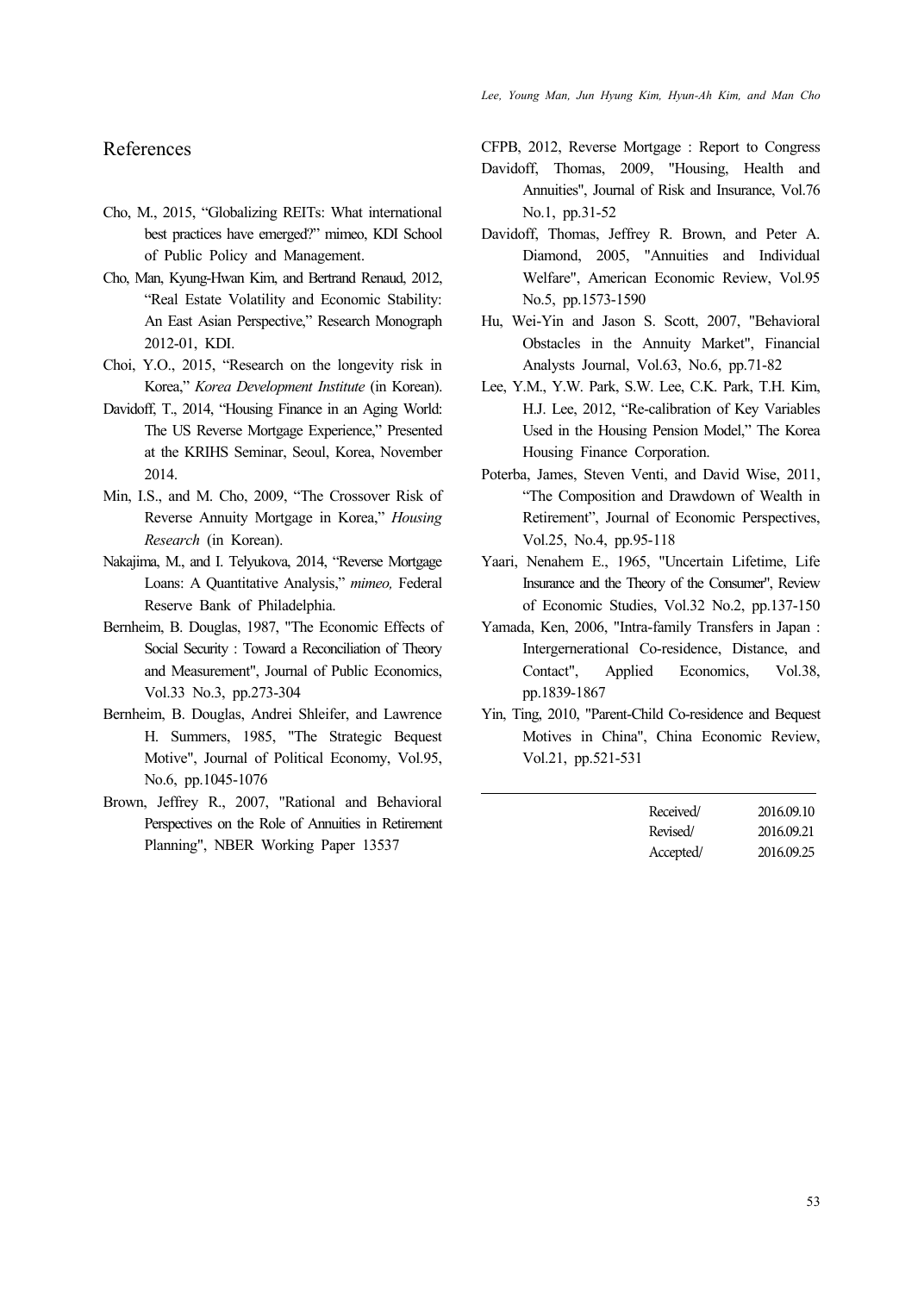

# Appendix

**Figure 1.** Net asset by category among married couples, 2006 and 2012





**Figure 2.** Net asset by category among single person households, 2006 and 2012

**Figure 3.** Net asset by category among others, 2006 and 2012